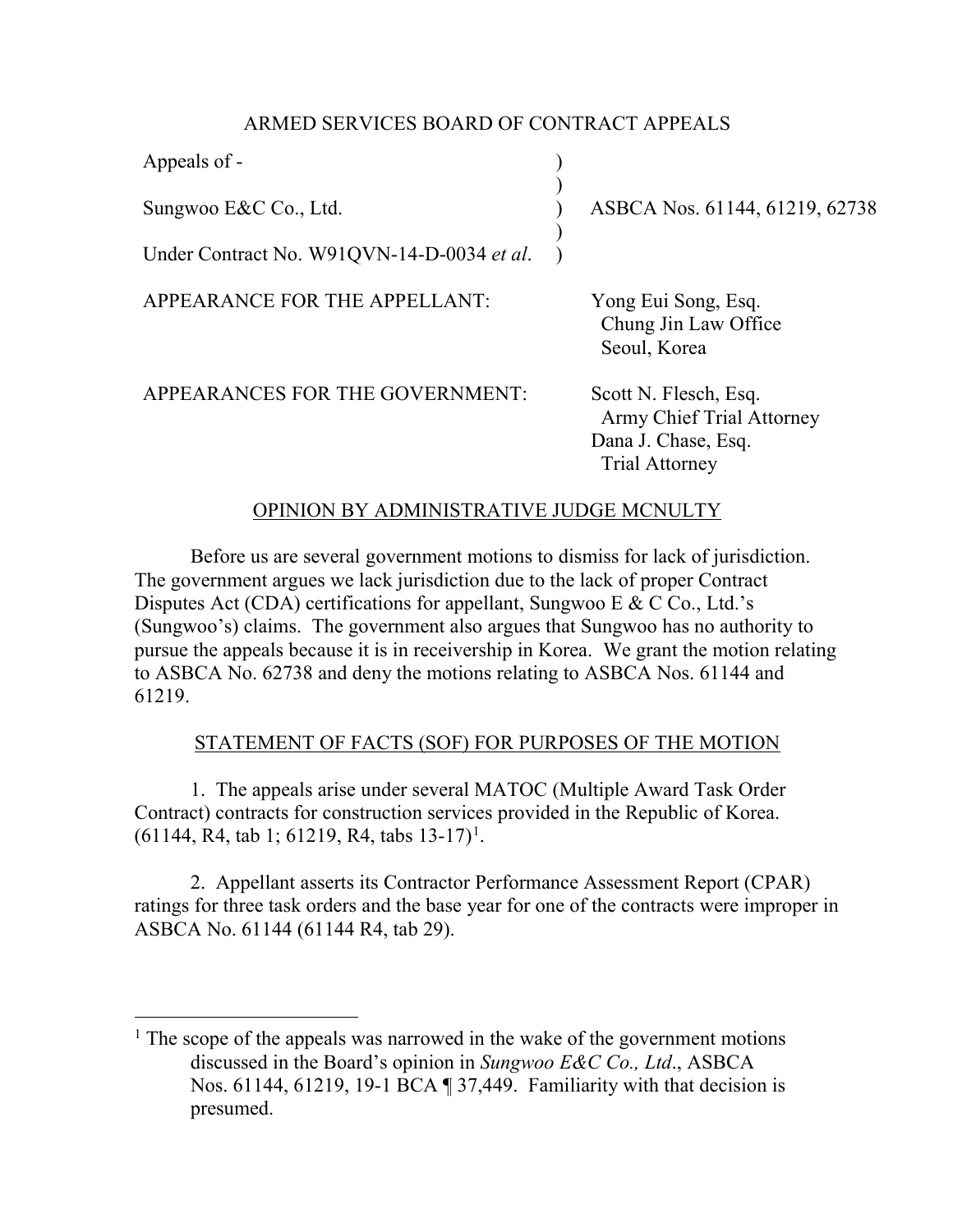3. Appellant initially sought 2,050,656,763 Wo[n2](#page-1-0) under several different theories in ASBCA No. 61219 (61219 R4, tab 27). This amount has been reduced to 669,536,295 Won by the Board's decision in *Sungwoo E&C Co., Ltd*., ASBCA Nos. 61144, 61219, 19-1 BCA ¶ 37,449.

4. The claim concerning the CPAR ratings included the following certification language:

> We certify that the claim is made in good faith; that the supporting data are accurate and complete to the best of our knowledge and belief; and that we are duly authorized to certify the claim on behalf of the contractor, Sungwoo E&C.

(61144 R4, tab 29 at 2). The claim, dated December 18, 2016, was submitted on the letterhead of the Chung Jin law office and signed by Mr. Song, Yong Eui, appellant's attorney. The claim did not include a demand for monetary damages (*Id*).

5. The claim seeking monetary damages included the following certification language:

> We certify that the claim is made in good faith; that the supporting data are accurate and complete to the best of our knowledge and belief; that the amount requested accurately reflects the contract adjustment for which the contractor believes the Government is liable; and that we are duly authorized to certify the claim on behalf of the contractor, Sungwoo.

It too was submitted on the letterhead of the Chung Jin law office and was signed by Mr. Song under date of December 17, 2016. (61219 R4, tab 27 at 00203)

6. The government's first motion to dismiss for lack of jurisdiction was filed May 27, 2020. The government asserted there was no evidence Mr. Song had any authority to bind appellant and therefore the certifications (for both the monetary and the CPARS claim) were defective, appellant should be directed to show Mr. Song had authority when he certified the claims, or correct the defects, or if the defects could not

<span id="page-1-0"></span> $2$  The Won is the currency of Korea. At the time of this opinion, the conversion rate is approximately 1,200 Won per U.S. Dollar. The amount of the claim (even as reduced by our earlier decision) was plainly well over the \$100,000 threshold for certification under the CDA.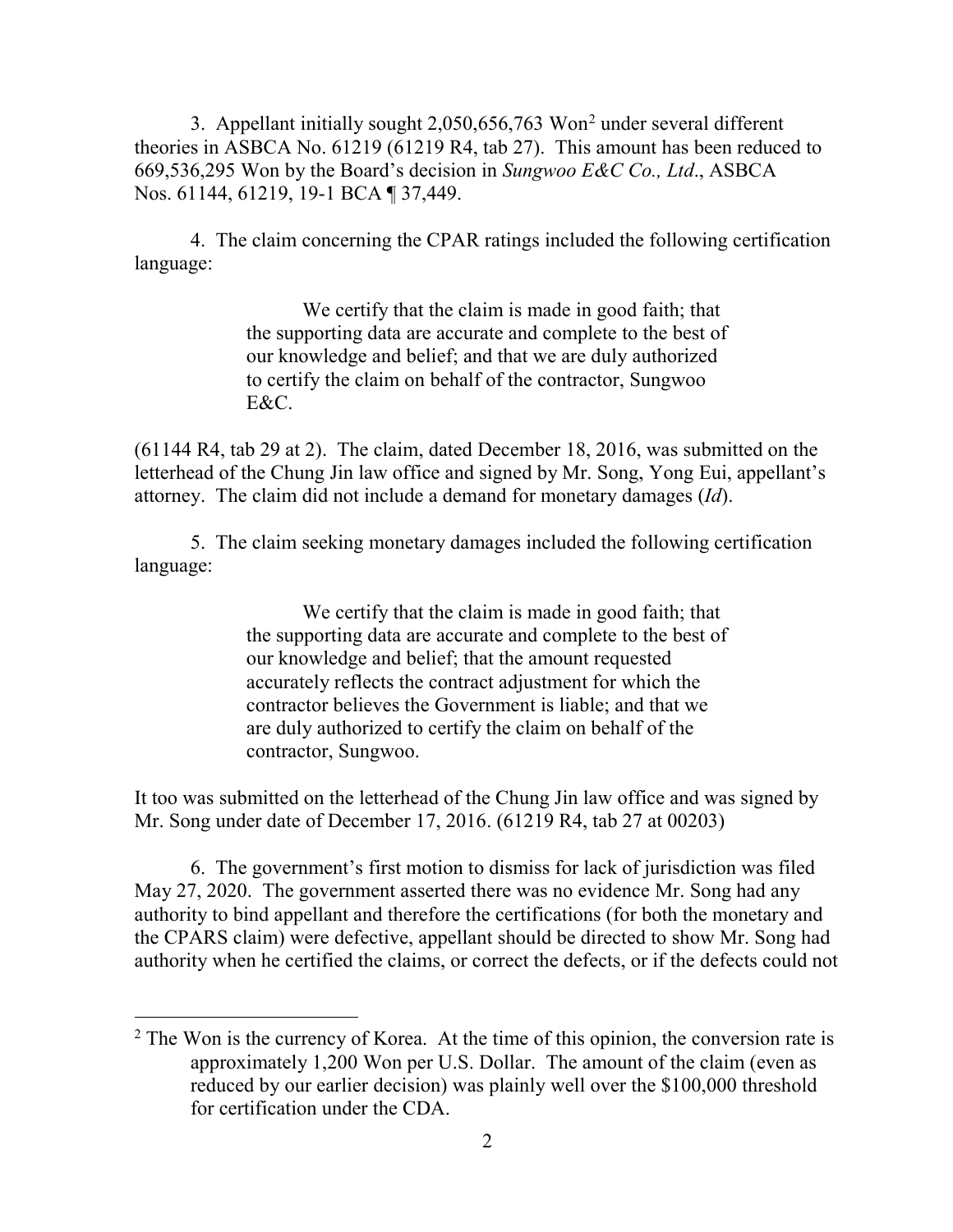be corrected that the monetary appeal should be dismissed. (Gov't br. dtd. May 27, 2020 at  $17)^3$  $17)^3$ .

7. After a conference call conducted July 24, 2020, it was agreed to defer ruling on the motion as it appeared that, to the extent the certifications may be defective, appellant should be able to remedy the defect (Bd. corr. ltr. dtd. July 24, 2020, ASBCA No. 61144).

8. In response to the arguments raised by the government in its motion, appellant submitted a new monetary claim on September 22, 2020, which included a certification (identical to the certification in the previous monetary claim) signed by Mr. Charlie H. Yang. (Gov't br. dtd. December 16, 2020, Ex. G-1 at 79)

9. Under date of November 13, 2020, the contracting officer responded to the new claim, questioning the authority of Mr. Yang, a former employee of appellant, to bind appellant (*id*. at Ex. G-2).

10. Appellant then submitted a power of attorney dated November 13, 2020, signed by Mr. Kim, Hak Su, President/Representative Director, Sungwoo E&C Co., Ltd, which retroactively expressly authorized Mr. Yang to sign and certify the claim (*id*. at Ex. G-3).

11. The contracting officer continued to question the authority of Mr. Yang to certify the claim, asserting he lacked authority to do so at the time he made the certification (*id*. at Ex. G-2).

12. Appellant filed an appeal on November 24, 2020, which was assigned appeal number ASBCA No. 62738. In the Notice of Appeal, appellant noted that more than 60 days had elapsed since the filing of its claim on September 22, 2020, with no final decision from the contracting officer. (App. corr. dtd. November 24, 2020; Notice of Docketing dtd. November 27, 2020, ASBCA No. 62378) Appellant also submitted a second claim certified by Mr. Yang under date of November 18, 2020. (Gov't br. dtd. December 16, 2020, Ex. G-4) All of the monetary claims underlying the appeals are essentially identical except for the certifications, originally by Mr. Song, then by Mr. Yang before the power of attorney was issued by appellant and finally again by Mr. Song, after the power of attorney was issued. The damages sought also differ as a result of the Board's ruling in *Sungwoo E&C Co., Ltd*., 19 - 1 BCA ¶ 37,449, which partially dismissed appellant's claims.

<span id="page-2-0"></span><sup>&</sup>lt;sup>3</sup> There are multiple motions and multiple briefs under consideration. To minimize confusion, the date of the brief is included in the citation.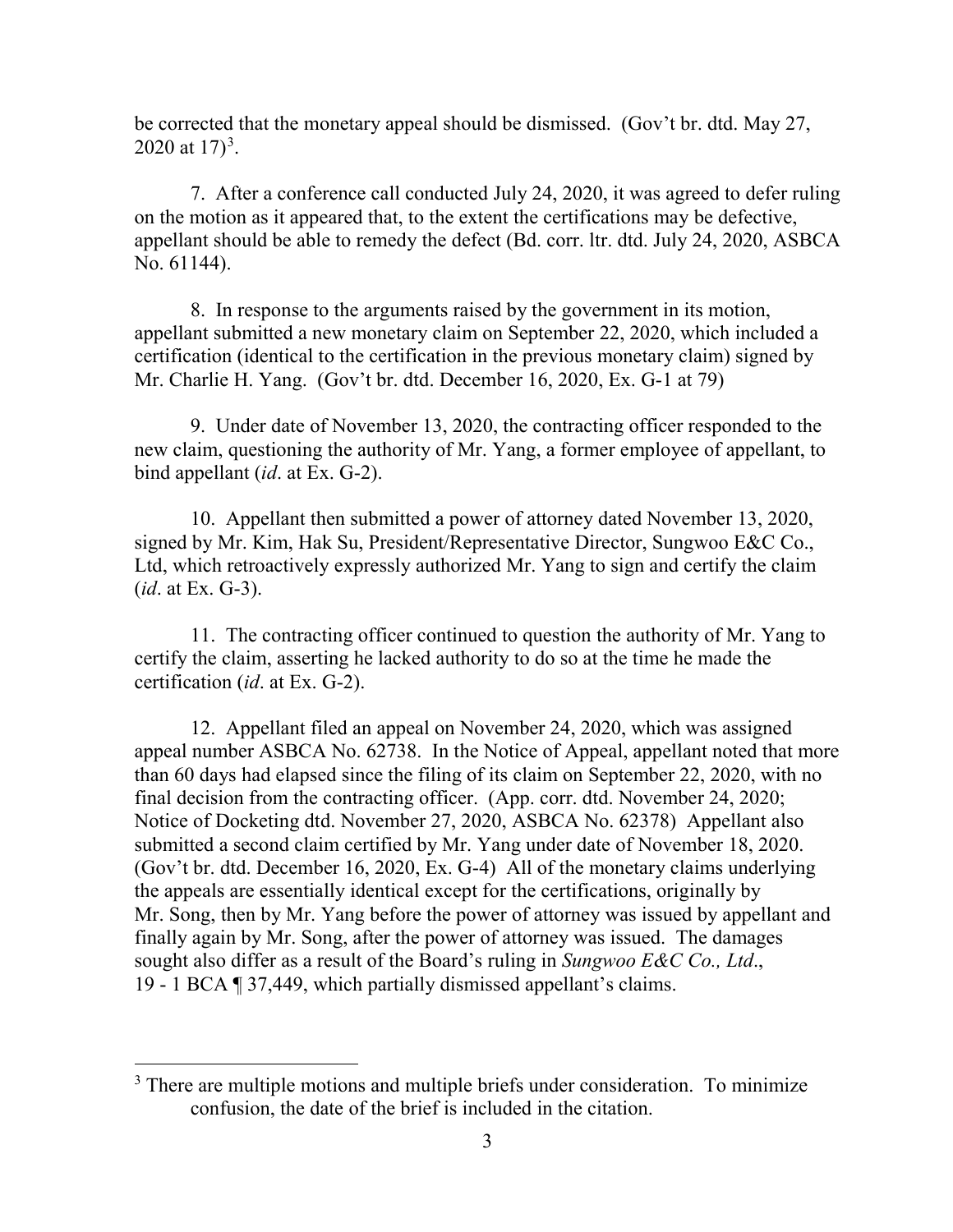13. This second claim certified by Mr. Yang prompted a government motion to dismiss ASBCA No. 62738 in which the government argues we lack jurisdiction due to the certification provided by Mr. Yang being defective because he lacked authority to bind appellant at the time the certification was made. (Gov't br. dtd. December 16, 2020 at 7-8). Conflating the two claims certified by Mr. Yang, the second of which has never been made subject of an appeal, the government also argues we lack jurisdiction to consider this second claim because it is premature as the contracting officer had not issued a final decision, which was not due until a month after the government filed its motion to dismiss ASBCA No. 62738 (*id*. at 10).

14. In March 2021, in a telephone call with government personnel and later confirmed in a letter to the contracting officer, Mr. Yang revoked his certifications and sought to withdraw from being deposed. This prompted another government motion to dismiss all three appeals. (Gov't br. dtd. April 5, 2020 at 8; Ex. G-1).

15. Before the April 2021 motion was fully briefed a conference call was conducted during which the pending motions were discussed and appellant advised it would be able to remedy the defective certification. During the call, the government advised that it had discovered that appellant was in receivership in Korea, suggesting that an additional jurisdictional issue might be present. (Bd. corr. dtd. June 10, 2021).

16. On June 17, 2021, appellant's attorney submitted appellant's power of attorney dated June 14, 2021, signed by Mr. Kim, Hak Su, President/Resident Director of Sungwoo E&C Co., Ltd. The power of attorney, in pertinent part, provides:

> On behalf of the company, the undersigned hereby authorizes and empowers Mr. Song Yong Eui. . . to engage in acts listed below on behalf of Sungwoo E&C Co., Ltd. ("Company").

> > 1. Represent the Company on all matters related to Contract Nos. W91QVN-14-D-0034, W91QVN-12-D-0110, W91QVN-12-D-0114, W91QVN-12- D-0119, W91QVN-12-D-0130, W91QVN-12-D-0132, W91QVN-12-D-0143 and W91QVN-13-D-0064 and Solicitation No. W91QVN-16-R-0008 and Solicitation No. W91QVN-16-R-0091 and any other contracts and solicitations the Company were involved with the USFK.

2. Execute any and all certificates of claims required and necessary for representation of the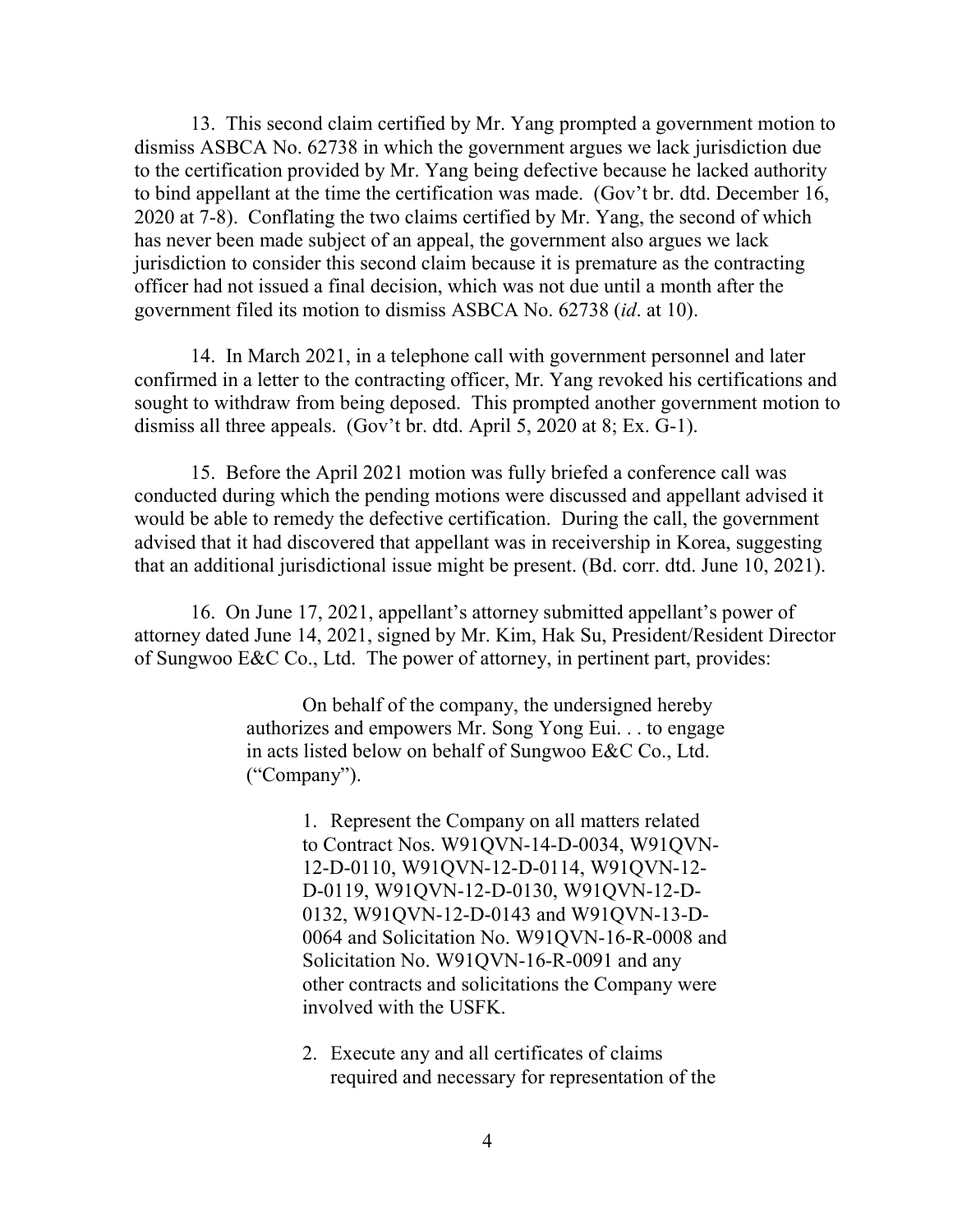Company related to all matters described in paragraph 1 above.

3. The undersigned *retroactively approves all the actions taken related to matters described in paragraphs 1 and 2 above including the previous execution of the certificates of claims by Mr. Song Yong Eui.*

(App. corr. dtd. June 17, 2021 at 1)(address omitted, emphasis added)

17. With the power of attorney appellant also submitted another certification of the monetary claim signed by Mr. Song. This certification stated:

> The undersigned has been representing Sungwoo E&C Co., Ltd. ("Company") on all matters related to Contract Nos. W91QVN-14-D-0034, W91QVN-12-D-0110, W91QVN-12-D-0114, W91QVN-12-D-0119, W91QVN-12-D-0130, W91QVN-12-D-0132, W91QVN-12-D-0143, and W91QVN-13-D-0064, Solicitation No. W91QVN-16- R-0008 and Solicitation No. W91QVN-16-R-0091 and any other contracts and solicitations the Company were involved related to or arising out of Contract No. W91QVN-14-D-0034. Accordingly, I am familiar with the facts related to the monetary claim for which I am making the certificate of claims.

I certify that the claim is made in good faith; that the supporting data are accurate and complete to the best of my knowledge and belief; that the amount requested accurately reflects the contract adjustment for which the Company believes the government is liable; and that I am duly authorized to certify the claim on behalf of the Company.

(*Id*.)

18. The government "renewed" its motion to dismiss all three appeals for lack of jurisdiction on September 21, 2021. In its renewal the government has added a new argument, that appellant has no authority to prosecute the appeals because it is in receivership in Korea. (Gov't br. dtd. September 21, 2021 at 26-29).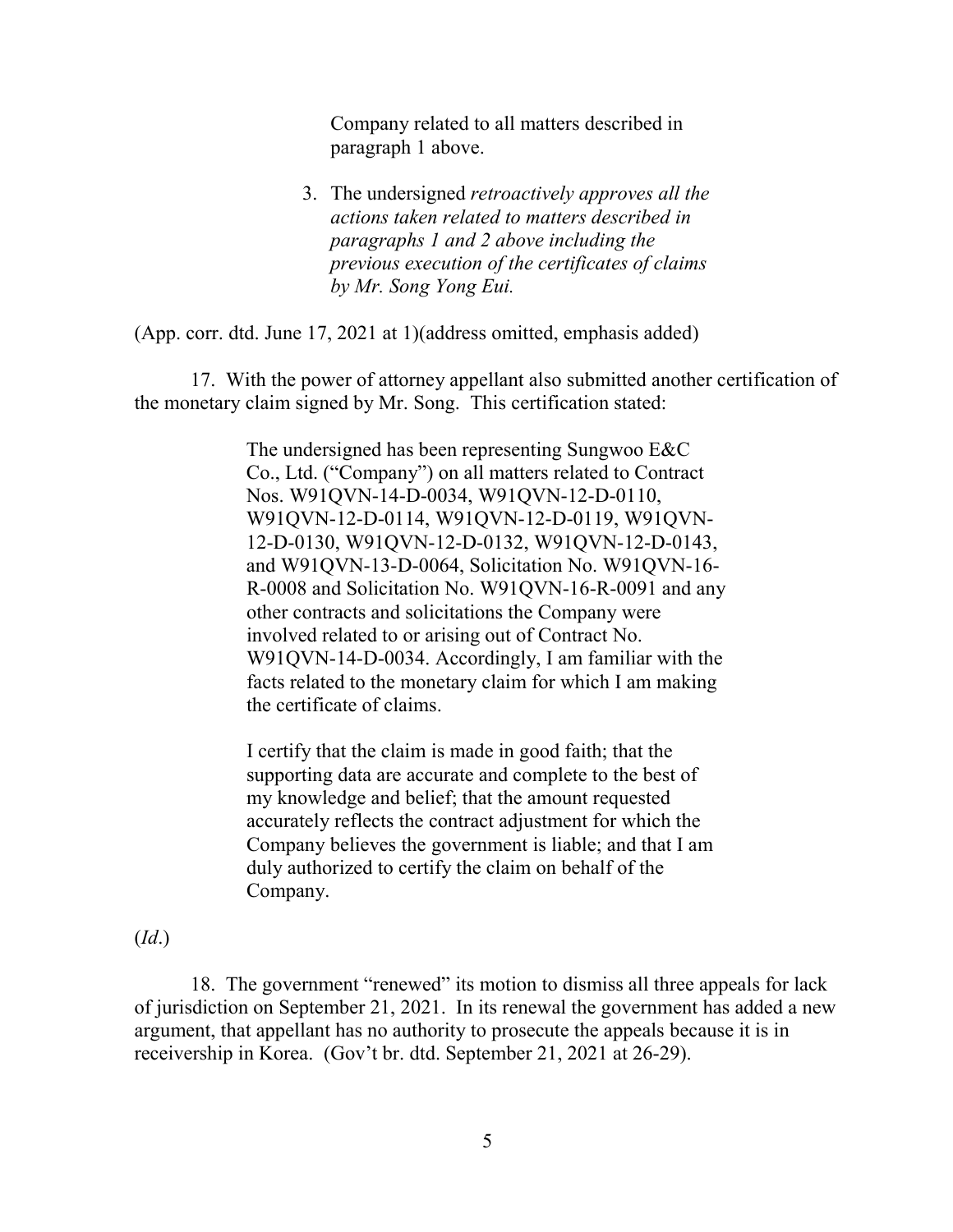### **DECISION**

### *Standard of Review for a Motion to Dismiss*

Sungwoo, as the party invoking the Board's jurisdiction, bears the burden of establishing it. *Tetra Tech EC*, *Inc*., ASBCA Nos. 62449, 62450, 21-1 BCA ¶ 37,900 at 184,054 citing, *Gen. Mills*, *Inc. v. United States*[, 957 F.3d 1275, 1284 \(Fed. Cir.](https://1.next.westlaw.com/Link/Document/FullText?findType=Y&serNum=2050826064&pubNum=0000506&originatingDoc=I7aa849cbf61011ebb68ee35de307357b&refType=RP&fi=co_pp_sp_506_1284&originationContext=document&transitionType=DocumentItem&ppcid=62f0cdc1ab5c47dd948eb2030f3dca48&contextData=(sc.Keycite)#co_pp_sp_506_1284)  [2020\).](https://1.next.westlaw.com/Link/Document/FullText?findType=Y&serNum=2050826064&pubNum=0000506&originatingDoc=I7aa849cbf61011ebb68ee35de307357b&refType=RP&fi=co_pp_sp_506_1284&originationContext=document&transitionType=DocumentItem&ppcid=62f0cdc1ab5c47dd948eb2030f3dca48&contextData=(sc.Keycite)#co_pp_sp_506_1284) We accept as true all undisputed facts in the complaint and draw all reasonable inferences in favor of the non-moving party. *Id*, citing *[Estes Exp. Lines. v.](https://1.next.westlaw.com/Link/Document/FullText?findType=Y&serNum=2032461840&pubNum=0000506&originatingDoc=I7aa849cbf61011ebb68ee35de307357b&refType=RP&fi=co_pp_sp_506_692&originationContext=document&transitionType=DocumentItem&ppcid=62f0cdc1ab5c47dd948eb2030f3dca48&contextData=(sc.Keycite)#co_pp_sp_506_692) United States*[, 739 F.3d 689, 692 \(Fed. Cir. 2014\).](https://1.next.westlaw.com/Link/Document/FullText?findType=Y&serNum=2032461840&pubNum=0000506&originatingDoc=I7aa849cbf61011ebb68ee35de307357b&refType=RP&fi=co_pp_sp_506_692&originationContext=document&transitionType=DocumentItem&ppcid=62f0cdc1ab5c47dd948eb2030f3dca48&contextData=(sc.Keycite)#co_pp_sp_506_692) We may also "look beyond the pleadings and 'inquire into jurisdictional facts' to determine whether jurisdiction exists." *Id*., citing *Env't Safety Consultants, Inc.*[, ASBCA No. 54615, 071 BCA ¶ 33,483](https://1.next.westlaw.com/Link/Document/FullText?findType=Y&serNum=2011438075&pubNum=0001018&originatingDoc=I7aa849cbf61011ebb68ee35de307357b&refType=CA&originationContext=document&transitionType=DocumentItem&ppcid=62f0cdc1ab5c47dd948eb2030f3dca48&contextData=(sc.Keycite))  [at 165,979\)](https://1.next.westlaw.com/Link/Document/FullText?findType=Y&serNum=2011438075&pubNum=0001018&originatingDoc=I7aa849cbf61011ebb68ee35de307357b&refType=CA&originationContext=document&transitionType=DocumentItem&ppcid=62f0cdc1ab5c47dd948eb2030f3dca48&contextData=(sc.Keycite)). The facts supporting jurisdiction are subject to fact-finding by the Board based on our review of the record, including undisputed evidence in the documents included by the parties in their filings and the Rule 4 file. *CCIE & Co.*, ASBCA Nos. 58355, 59008, [14-1 BCA ¶ 35,700 at 174,816](https://1.next.westlaw.com/Link/Document/FullText?findType=Y&serNum=2034216898&pubNum=0001380&originatingDoc=I7aa849cbf61011ebb68ee35de307357b&refType=CA&originationContext=document&transitionType=DocumentItem&ppcid=62f0cdc1ab5c47dd948eb2030f3dca48&contextData=(sc.Keycite)) (citing *[Raytheon Missile Sys.](https://1.next.westlaw.com/Link/Document/FullText?findType=Y&serNum=2029944118&pubNum=0001018&originatingDoc=I7aa849cbf61011ebb68ee35de307357b&refType=CA&originationContext=document&transitionType=DocumentItem&ppcid=62f0cdc1ab5c47dd948eb2030f3dca48&contextData=(sc.Keycite))*, [ASBCA 58011, 13 BCA ¶ 35,241 at 173,016\)](https://1.next.westlaw.com/Link/Document/FullText?findType=Y&serNum=2029944118&pubNum=0001018&originatingDoc=I7aa849cbf61011ebb68ee35de307357b&refType=CA&originationContext=document&transitionType=DocumentItem&ppcid=62f0cdc1ab5c47dd948eb2030f3dca48&contextData=(sc.Keycite)). Virtually all of the jurisdictional facts involved here are outside the pleadings, found in the parties' filings.

## *Introduction*

The CDA, 41 U.S.C. §7101-7109, requires the certification of claims "of more than \$100,000" *id.* [at § 7103\(b\).](https://1.next.westlaw.com/Link/Document/FullText?findType=L&pubNum=1000546&cite=41USCAS7103&originatingDoc=I6257ea27b7ea11eb9e29e753f9f4dfbc&refType=RB&originationContext=document&transitionType=DocumentItem&ppcid=574a8eef9e454e0995e7071b9f4bf251&contextData=(sc.Keycite)#co_pp_a83b000018c76) This certification is required to be "executed by an individual authorized to bind the contractor with respect to the claim" and must state that:

> (A) the claim is made in good faith; (B) the supporting data are accurate and complete to the best of the contractor's knowledge and belief; (C) the amount requested accurately reflects the contract adjustment for which the contractor believes the Federal Government is liable; and (D) the certifier is authorized to certify the claim on behalf of the contractor.

#### *[Id](https://1.next.westlaw.com/Link/Document/FullText?findType=L&pubNum=1000546&cite=41USCAS7103&originatingDoc=I6257ea27b7ea11eb9e29e753f9f4dfbc&refType=RB&originationContext=document&transitionType=DocumentItem&ppcid=574a8eef9e454e0995e7071b9f4bf251&contextData=(sc.Keycite)#co_pp_3fed000053a85)*.

A defective certification does not deprive the Board of jurisdiction if the defect is corrected prior to the Board's final decision (7103(b)(3); See also *DAI Global, LLC v.*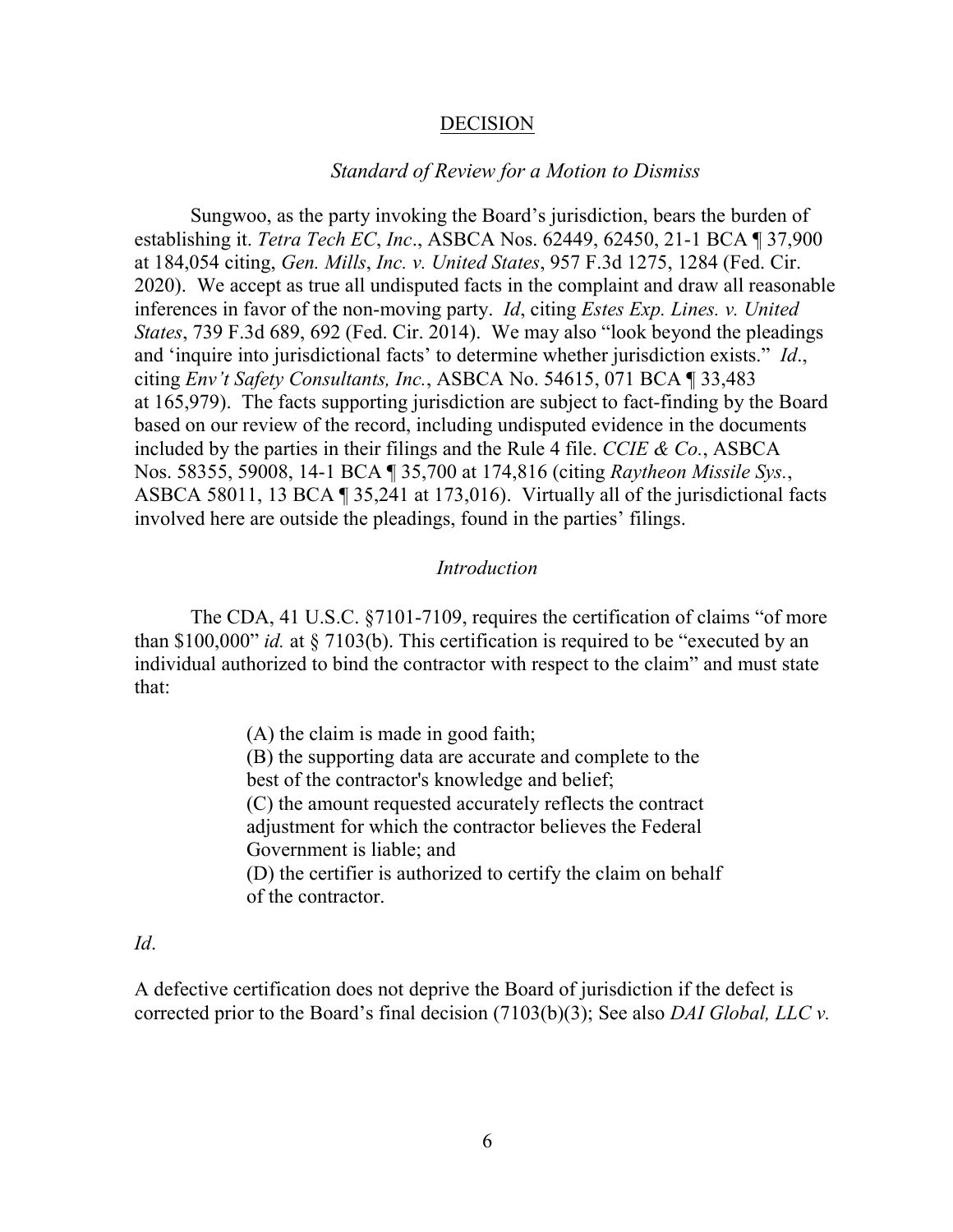*Admin. of the United States Agency for Int*'*l Dev.*, 945 F.3d 1196 (Fed. Cir. 2019) at 1198.[4](#page-6-0)

#### *The Claim Relating To The CPAR Ratings Does Not Require Certification*

The claim that is the subject of ASBCA No. 61144 questions the correctness of the government's CPAR ratings (SOF ¶ 2). No monetary amount is sought in this claim. As the CDA only requires certification of claims in the amount of \$100,000 or more, no certification is required of this claim. Accordingly, whether the certification made by appellant is adequate is of no consequence and we need not address this. As no certification was required the government's motion is denied.

## *ASBCA No. 61219*

 The government argues that Mr. Song does not have authority to bind appellant because he is a lawyer and the record is devoid of any evidence that he was given authority by appellant. In this regard the government argues:

> At the time Mr. Song filed the claims, it appears that he did not have authority to bind the contractor, Sungwoo E&C Co., Ltd., to the claims because Mr. Song signed the certifications as a foreign legal consultant. In Mr. Song's capacity as a foreign legal consultant, Mr. Song's authority would be limited to providing recommendations and advice to Sungwoo. Moreover, there is nothing in the record demonstrating the Mr. Song is a duly authorized corporate officer of the appellant or was given authority to act on behalf of the appellant. Because Mr. Song could have only acted as a consultant for Sungwoo, the claim

 $\overline{a}$ 

<span id="page-6-0"></span><sup>&</sup>lt;sup>4</sup> While the Contracts Disputes Act of 1978 and its requirement for certification of claims over a certain threshold was intended to promote fairness and efficiency in resolving disputes, see *After Arbaugh: Neither Claim Submission, Certification, Nor Timely Appeal Are Jurisdictional Prerequisites To Contract Disputes Act Litigation*, Nathaniel E. Castellano, 47 PUB. CONT. L.J. 35 (2017) at 37, it spawned a large amount of litigation, see Ralph C. Nash & John Cibinic, *[The Contract Disputes Act: A Prescription for Wheelspinning](https://1.next.westlaw.com/Link/Document/FullText?findType=Y&serNum=0283634362&pubNum=0139263&originatingDoc=I0d9a4da93d0b11e89bf099c0ee06c731&refType=LR&originationContext=document&transitionType=DocumentItem&ppcid=ceb09d725a33481595e09dedaab39aa3&contextData=(sc.Search))*, [4 NASH & CIBINIC REP. ¶ 29](https://1.next.westlaw.com/Link/Document/FullText?findType=Y&serNum=0283634362&pubNum=0139263&originatingDoc=I0d9a4da93d0b11e89bf099c0ee06c731&refType=LR&originationContext=document&transitionType=DocumentItem&ppcid=ceb09d725a33481595e09dedaab39aa3&contextData=(sc.Search)) (1990) and, although the CDA, including the certification requirement, was amended in 1992, see Federal Courts Administration Act of 1992, Pub. L. No. 102-572, as demonstrated in this case, the certification requirement remains a trap for the unwary.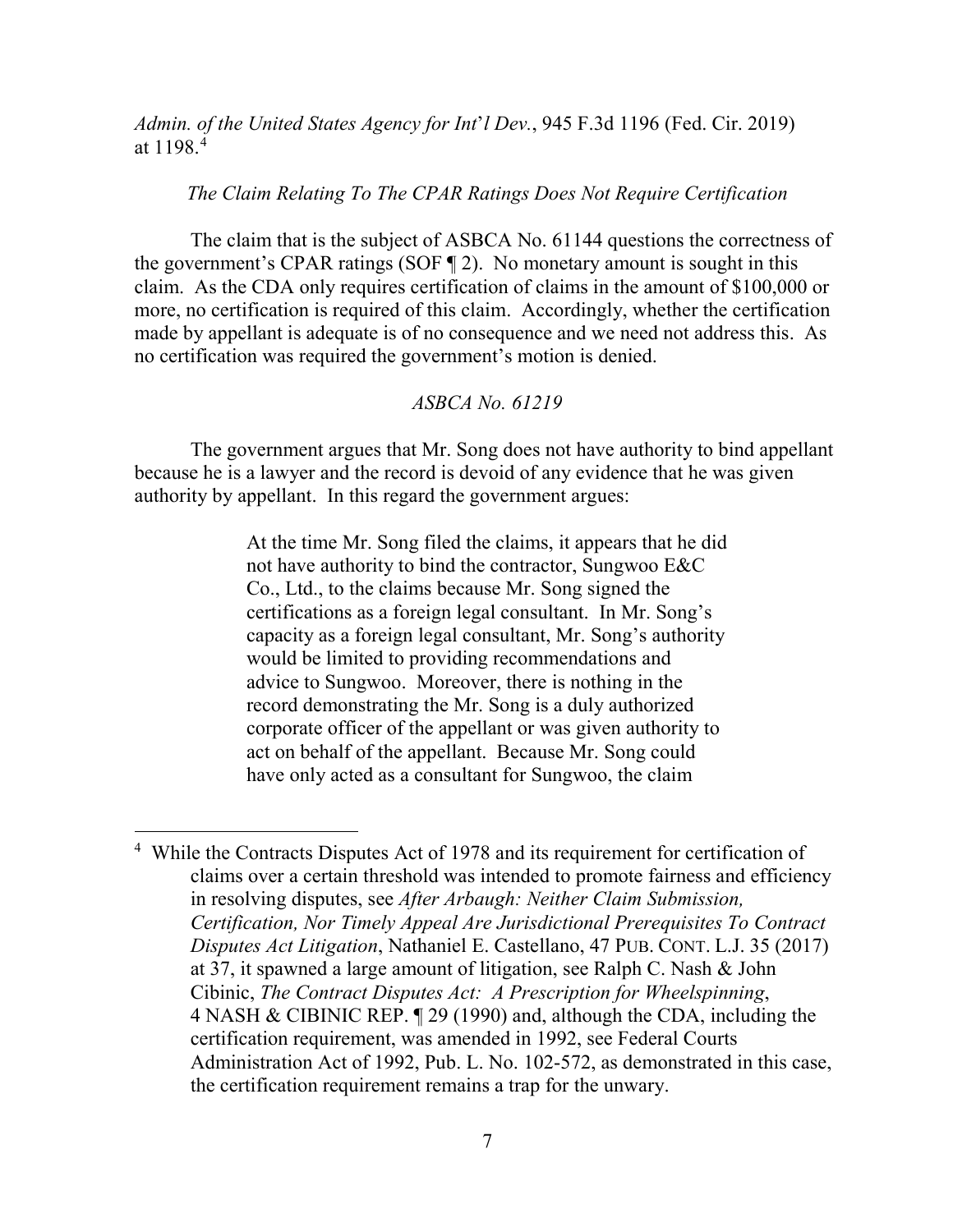certifications signed by Mr. Song in his capacity as a foreign legal consultant are defective.

(Gov't br. dtd. May 28, 2020 at 4-5)

This is demonstrably wrong in the first instance because Mr. Song provided a certification for the claim on June 17, 2021, at the same time he submitted the power of attorney executed by Mr. Kim on June 14, 2021, granting him authority to do so. Hence, regardless of whatever authority Mr. Song may or may not have had in 2016, or whether the 2021 power of attorney was an effective ratification of the earlier certification, on June 17, 2021, Mr. Song had the authority to certify the claim and he did just that.

To the extent that the government argues that Mr. Song, as an attorney and not a direct employee of Sungwoo, cannot be granted the authority to certify a claim, it is also mistaken. The government cites no authority for the propositions that a lawyer cannot certify claims on behalf of its client and that the record must include evidence of the authority to bind the claimant. The CDA permits anyone authorized to bind the contractor to provide the certification. 41 U.S.C. $\S$  7103(b)(2). In fact, we have previously recognized a certification made by a lawyer over the government's unsupported assertion that the lawyer lacked authority to bind the contractor. *Appeal of Home Ent't., Inc., ASBCA No.* [5](#page-7-0)0791, 98-1 BCA  $\mathbb{Z}/29,641$  at 146,877.<sup>5</sup> Moreover, there is no requirement that the person providing the certification be an employee of the contractor or have any involvement with the administration or performance of the contract as the government's argument suggests. (SOF ¶¶ 5-6, 8-14, 16-18)

The government also challenges Mr. Song's certification on the basis that Mr. Song lacks the requisite knowledge to certify the claim. The government argues the certification must be provided by someone with an " . . . appropriate knowledge of the alleged government liability  $\dots$  " citing 41 U.S.C. §7103(b)(1) and Federal Aquisition Regulation (FAR) 33.207(c). (Gov't br. dtd. May 27, 2020 at 5-6; Gov't br. dtd. November 2, 2021 at 7-8)). FAR 33.207(c) repeats 41 U.S.C. §7103(b)(1), which is set forth above. This section with respect to knowledge merely requires that the certification include a statement that the supporting data are accurate and complete to the best of the knowledge and belief of the contractor and that the amount requested

<span id="page-7-0"></span> <sup>5</sup> *Home Ent't*., *Inc*. (*HEI*) involved a pre Federal Courts Administration Act of 1992 contract with a non-appropriated funds Disputes clause, which permitted certification by anyone duly authorized to bind the contractor. As in this appeal the government in *HEI* offered no proof of its assertion the certifier lacked authority to bind the contractor. Unlike this appeal, *HEI* never offered additional evidence beyond the self-certification of the certifier that he was duly authorized to bind the contractor.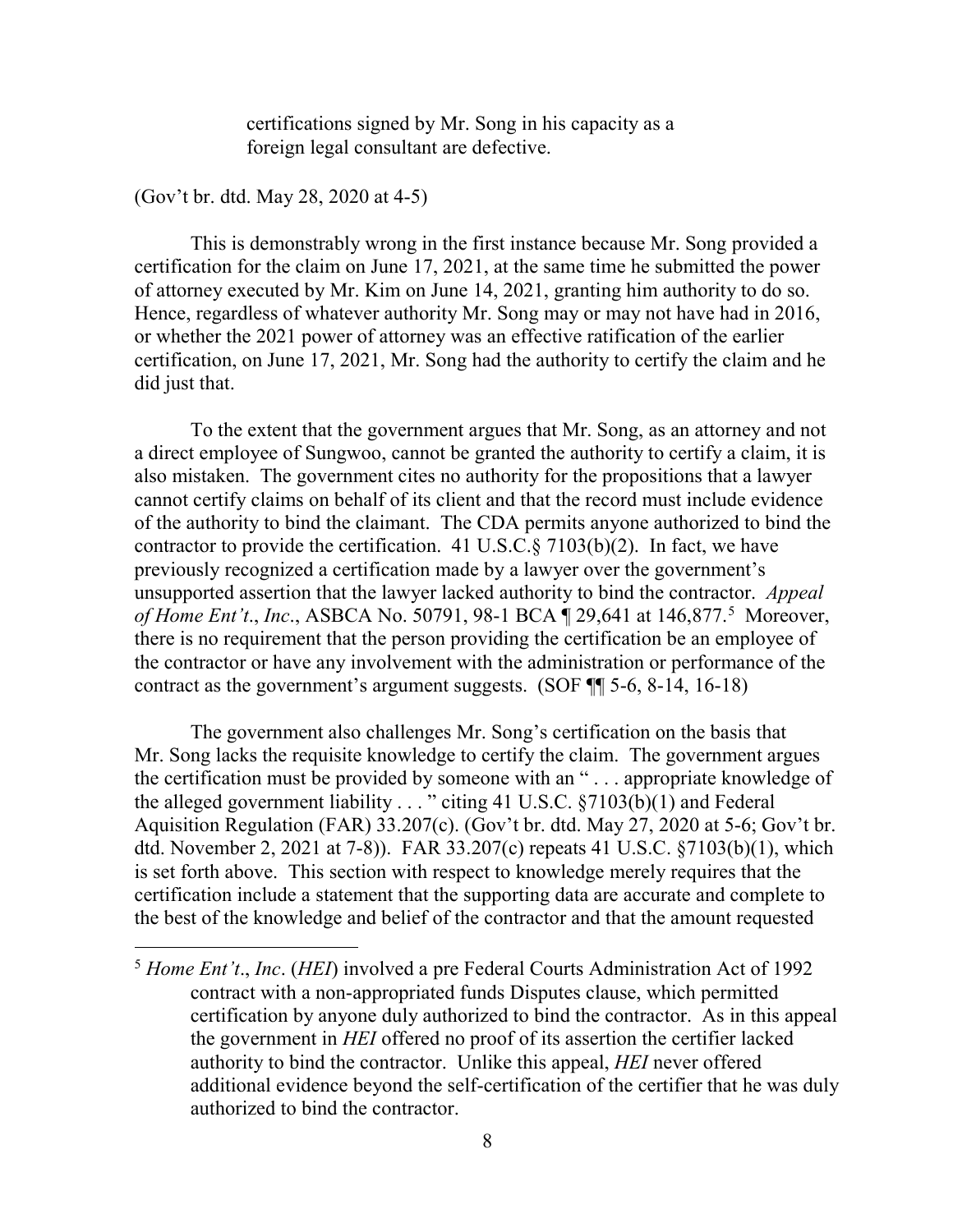accurately reflects the contract adjustment for which the contractor believes the government is liable. There is no requirement included in this language that the certifying individual have sufficient personal knowledge of the details of the claim itself to respond to the government's discovery requests as the government argues. The government has not established that Mr. Song does not have or could not possibly have belief regarding whether the supporting data are accurate and complete to the best of appellant's knowledge. Nor has it established that Mr. Song does not know or could not possibly know whether the amount sought accurately reflects the amount the contractor believes the government is liable for.

 We have no basis to question Mr. Song's ability to certify the claim as he did on June 17, 2021. Inasmuch as that certification would remedy any defect in the certification earlier submitted and it was provided prior to our entering judgment in this appeal, we find that the claim is properly certified. *See* 41 U.S.C. 7103(b)(3).

## *ASBCA No. 62738*

 This appeal is the one that was certified by Mr. Yang, whose authority to certify was challenged by the government and who ultimately "revoked" his certification rather than subjecting himself to deposition in this matter. Functionally, this appeal is based on a claim that was identical to the one submitted in ASBCA No. 61219 and we believe that the only reason that it was submitted was in a slightly clumsy effort to remedy certification problems with Sungwoo's first claim. That first claim, we have held above, is now properly certified and before us. Thus, we need not address the potentially thorny issue of the effect of Mr. Yang's attempt to withdraw his certification because we dismiss this appeal as being of a duplicative claim. *See, e.g. Minesen Co.*, ASBCA No 56346, 10-2 BCA ¶ 34,510 at 170,175.

#### *The Receivership Issue*

 The government also argues appellant lacks the authority to prosecute the appeals because it is in receivership in Korea. (Gov't br. dtd. September 21, 2021 at 19, 26-29). In response appellant asserts it came out of receivership in September 2021 and supports the assertion with a copy of the Korean court's order, dated September 27, 2021, discontinuing the receivership. Appellant also provides a translation of the order, which the government has not objected to  $6$ . (App. resp. br. dtd. October 3, 2021 at 2, 5-7) In its reply brief the government argues appellant has

 $\overline{a}$ 

<span id="page-8-0"></span> $6$  Courts interpreting FED. R. CIV. P. 44.1 have found it is within their discretion to rely upon unofficial translations of foreign law proffered by a party, particularly when the opposing party does not object to the translation. *See, e.g*., *Densys Ltd. v. 3Shape Trios A/S*, 336 F.R.D. 126, 131-132 (W.D. Tex. 2020) citing *[Forzley v. AVCO Corp. Elecs. Div.](https://1.next.westlaw.com/Link/Document/FullText?findType=Y&serNum=1987104104&pubNum=0000350&originatingDoc=I38761600a71b11eabb91c2e2bc8b49a5&refType=RP&fi=co_pp_sp_350_979&originationContext=document&transitionType=DocumentItem&ppcid=5b17c4ad023d438a90d7c193d39873a7&contextData=(sc.TRDiscover)#co_pp_sp_350_979)*, 826 F.2d 974 (11th Cir. 1987).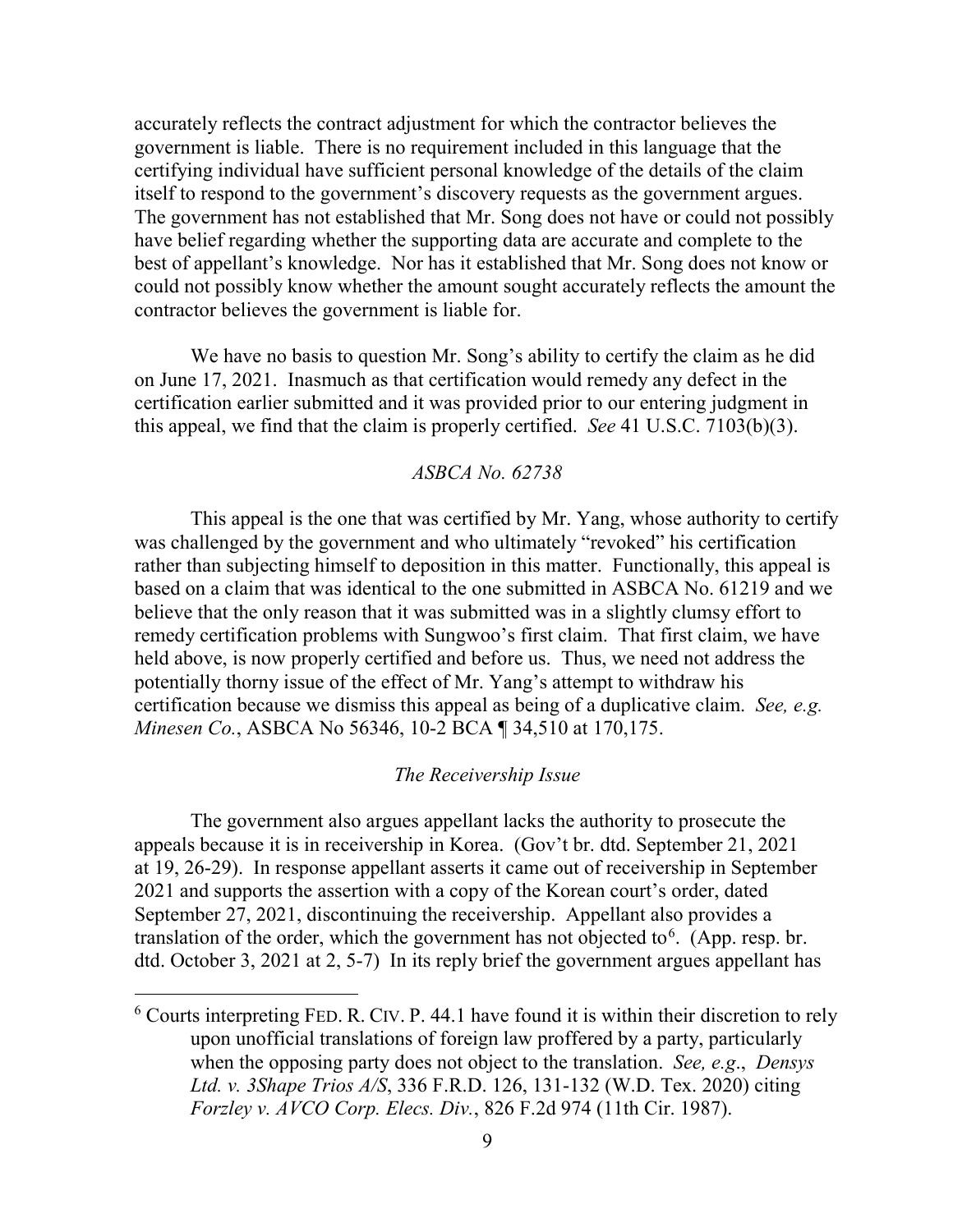not established it was authorized by the Korean court to ratify the certification when it did so in June 2021 while still in receivership. (Gov't reply br. dtd. November 2, 2021 at 10-11) We find appellant has established the receivership has ended, which moots the government's argument that appellant has no authority to prosecute the appeal because it is in receivership. Furthermore, even if the receivership was still pending we would find in appellant's favor because the government failed to produce any evidence to support its argument.

 The government speculates appellant lacks authority to prosecute the appeals based upon what it asserts is the language of the Korean Debtor Rehabilitation and Bankruptcy Act<sup>[7](#page-9-0)</sup>. In determining questions of foreign law, we follow Board Rule  $6(c)$ which is modelled on Federal Rule of Civil Procedure (FED. R. CIV. P.) 44.1. *Edward Hayes, as Liquidator of Base Operation Services GMBH*, ASBCA Nos. 59829, 59907, 17-1 BCA ¶ 36,677 at 178,596 citing *[Gesellschaft fuer Fertigungstechnik u.](https://1.next.westlaw.com/Link/Document/FullText?findType=Y&pubNum=0001018&cite=ASBCA38322&originatingDoc=I6c0e486f0b0b11e794bae40cad3637b1&refType=CA&originationContext=document&transitionType=DocumentItem&ppcid=03194629631a4d929dde7b8cbe97d172&contextData=(sc.Search))  [Maschinenbau AG \(GFM\)](https://1.next.westlaw.com/Link/Document/FullText?findType=Y&pubNum=0001018&cite=ASBCA38322&originatingDoc=I6c0e486f0b0b11e794bae40cad3637b1&refType=CA&originationContext=document&transitionType=DocumentItem&ppcid=03194629631a4d929dde7b8cbe97d172&contextData=(sc.Search))*, ASBCA No. 24816, [81-1 BCA ¶ 14,924 at 73,847.](https://1.next.westlaw.com/Link/Document/FullText?findType=Y&serNum=1989135931&pubNum=0001380&originatingDoc=I6c0e486f0b0b11e794bae40cad3637b1&refType=CA&originationContext=document&transitionType=DocumentItem&ppcid=03194629631a4d929dde7b8cbe97d172&contextData=(sc.Search))  Determinations of foreign law are treated as questions of law. It is within our discretion to consider any relevant material or source. (*Id*.) Typically, courts rely on testimony of experts and foreign decisional law to determine what foreign law is and how it may affect the issue before it. In the *Hayes* appeal the movant proffered expert testimony. We have no such evidence here and decline to exercise our discretion to research the law ourselves because, as discussed below, based upon what the government has argued, we have enough to make a decision. *See Telesphore Couture v. Watkins*, 162 F. Supp. 727 (E.D.N.Y. 1958) for an example of a court declining to engage in researching a question of foreign law where the movant had failed to offer the testimony of experts or any applicable case  $law<sup>8</sup>$  $law<sup>8</sup>$  $law<sup>8</sup>$ .

 $\overline{a}$ 

<span id="page-9-1"></span><sup>8</sup> *Telesphore* predates the 1966 revision to the FED. R. CIV. P. which changed determinations of foreign law from questions of fact to questions of law. This revision did not lead to a requirement that courts engage in independent research of what foreign law is. *See Twohy v. First Nat. Bank of Chicago*, 758 F.2d 1185, 1193 (7th Cir. 1985) for a discussion of the 1966 revision and independent research of foreign law by courts.

<span id="page-9-0"></span><sup>&</sup>lt;sup>7</sup> The government provided a complete copy of the Korean law in English. (Gov't br. dtd. September 21, 2021, Ex. G-24). Appellant has not objected to the translation, which we accept. *See* n.6, *supra*. However, the government has not provided any affidavits from someone with expertise in how the law is interpreted and treated by the Korean courts, or cited to any Korean decisional law that would assist the Board in determining whether the government's arguments are correct. The government also submitted an article discussing the Korean Act, but this article does not include any discussion that supports the government argument. (Gov't br. dtd. September 21, 2021, Ex. G-32).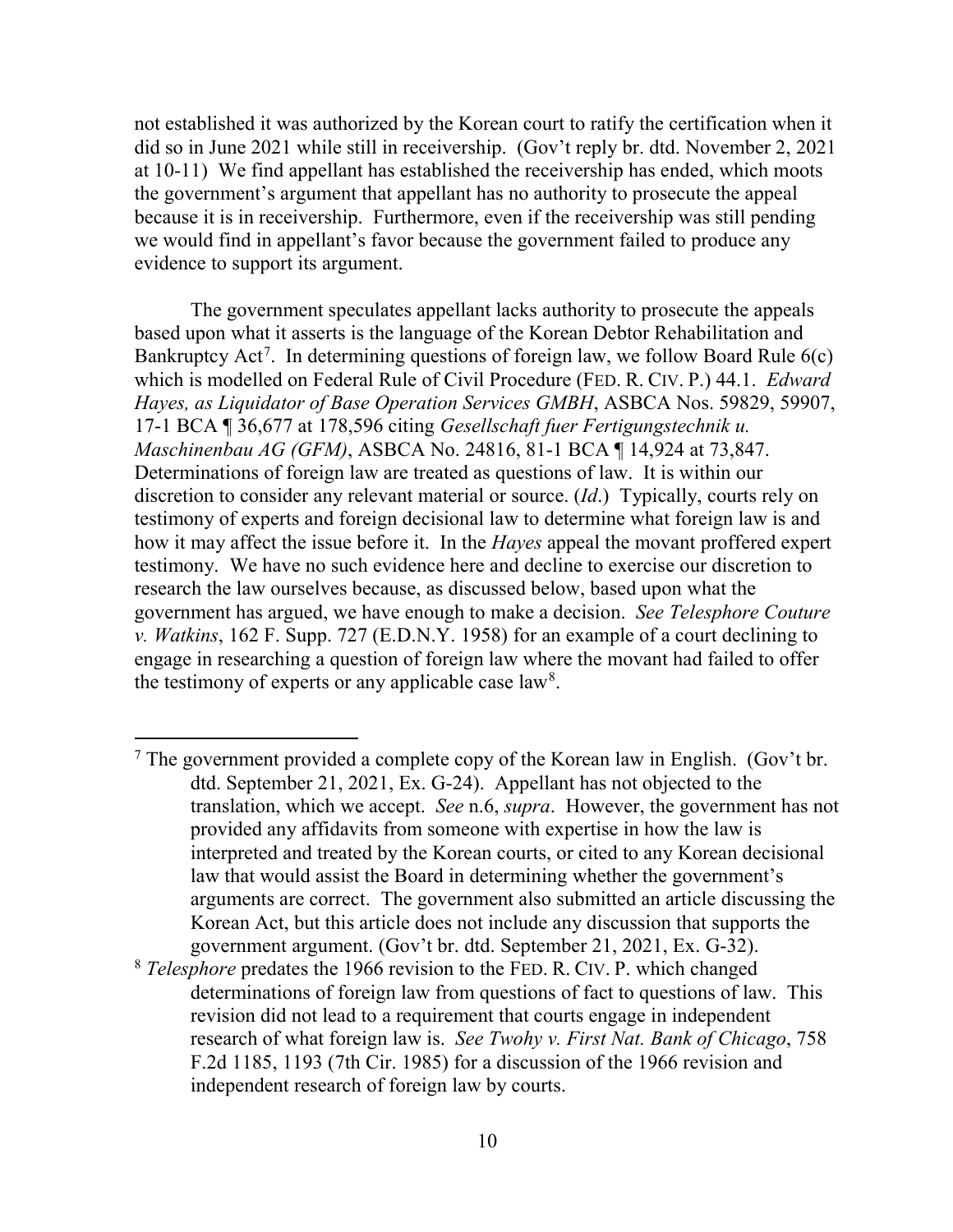The government asserts Article 61 of the Korean Act "... provides that the custodian may be required to seek permission of the Bankruptcy Court before 'filing a lawsuit; making a compromise or concluding any arbitration agreement; relinquishing any rights; and . . . other acts designated by the court.'" (Gov't br. dtd. September 21, 2021 at 17-18). None of the language cited by the government appears to be applicable to the circumstances of the appeals. Appellant commenced this litigation in 2016. There is no proof offered by the government that appellant was in receivership in 2016 or acting without approval of the Korean court or even that approval would be necessary to prosecute the appeals. The language the government relies on states that approval *may be* required. Specifically, the government argues appellant was required to seek the permission of the Korean court to issue the power attorney by which appellant expressly ratified the certifications made by Mr. Song in 2016 and permitted him to issue the new certification on June 17, 2021, but there is no language to support this argument unless it might be included in the phrase "other acts designated by the court," but the government has provided no evidence that the Korean court would require this. Even if the receivership issue was not moot, the government has failed to establish the Korean Act would prevent appellant's ratification of the certifications or grant of permission to issue a new certification.

#### **CONCLUSION**

 Mr. Song's certification evidenced by a power of attorney executed by appellant's President/Resident Director unequivocally establishes that appellant's attorney, Mr. Song has the requisite authority to bind appellant. The language used in the certification complies with the requirements of 41 U.S.C.  $\S 7103(b)(1)$ . Accordingly, we find his certification of the original monetary claim in June 2021 is valid and that we have jurisdiction with respect to ASBCA No. 61219. ASBCA No. 61144, challenging the proprietary of the government's CPAR ratings, does not involve a claim for money and requires no certification under the CDA. Accordingly, we have jurisdiction of ASBCA No. 61144 too. Because we have jurisdiction over ASBCA No. 61219, the claim in ASBCA 62738 is duplicative and is dismissed on that ground. Appellant has established it is no longer in receivership, and the government failed to prove that appellant was without authority to ratify the claim certification made by Mr. Song in 2016. Accordingly, we permit ASBCA Nos. 61144 and 61219